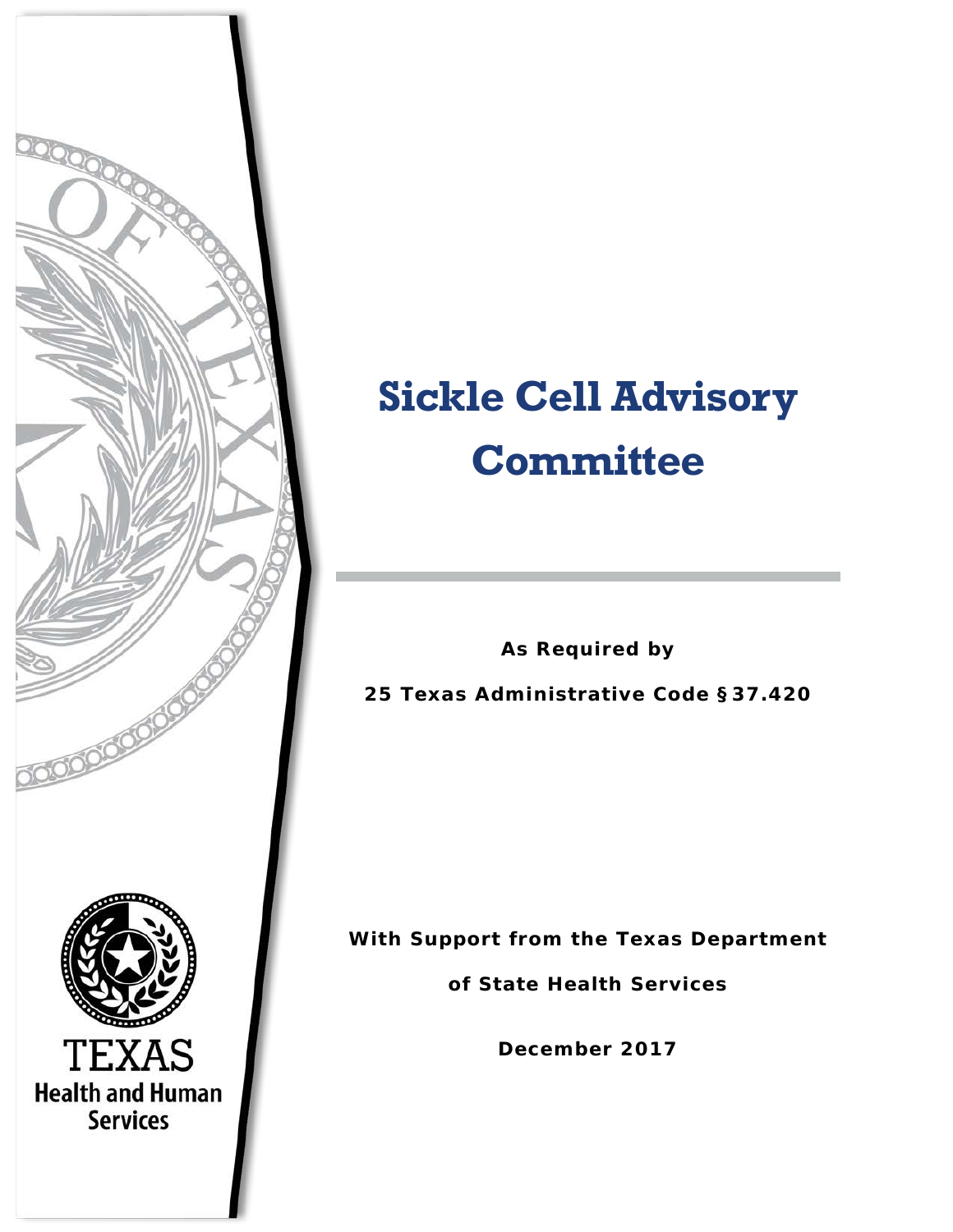# **Table of Contents**

| COMMITTEE MEETING DATES AND ATTENDANCE OF MEMBERS5<br>ANTICIPATED ACTIVITIES OF COMMITTEE FOR NEXT YEAR 7                                                                                                                                                                             |  |
|---------------------------------------------------------------------------------------------------------------------------------------------------------------------------------------------------------------------------------------------------------------------------------------|--|
|                                                                                                                                                                                                                                                                                       |  |
|                                                                                                                                                                                                                                                                                       |  |
|                                                                                                                                                                                                                                                                                       |  |
| Table 1. Hemoglobin Diagnosed Cases 2008-2016 by Calendar Year  B-1<br>Table 2. Hemoglobin Diagnosed Cases 2008-2016 by Race/Ethnicity B-1<br>Table 3. Hemoglobin Diagnosed Cases 2008-2016 by Public Health Region (PHR)<br>Table 4. Texas Public Health Regions (PHR) Area Map  B-2 |  |
| Table 1. Sickle Trait Cases 2008-2016 by Race/Ethnicity and Calendar YearC-1<br>Table 2. Sickle Trait Cases 2008-2016 by Public Health Region (PHR) and                                                                                                                               |  |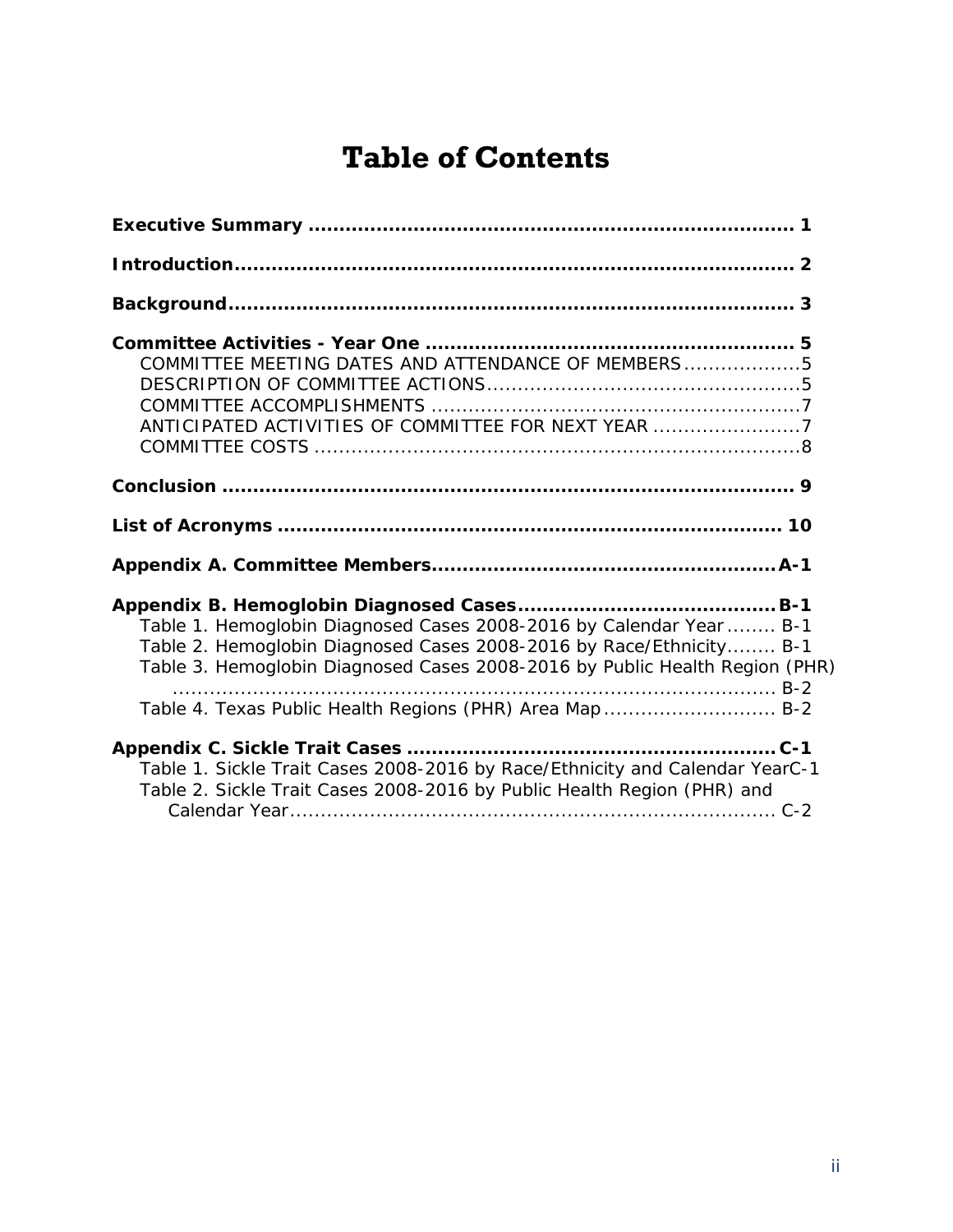### <span id="page-2-0"></span>**Executive Summary**

In June 2016, rules were adopted under the Texas Administrative Code, Title 25, Part 1, Chapter 37, [Subchapter R \(25 TAC §37.420\),](http://texreg.sos.state.tx.us/public/readtac$ext.TacPage?sl=R&app=9&p_dir=&p_rloc=&p_tloc=&p_ploc=&pg=1&p_tac=&ti=25&pt=1&ch=37&rl=420) to establish the Texas Department of State Health Services (DSHS) Sickle Cell Advisory Committee (Committee). The Committee is charged with reviewing strategies for, and making recommendations to raise public awareness of sickle cell disease (SCD) and sickle cell trait (SCT).

DSHS appointed committee members and held the first meeting August 2016. During fiscal year 2017, the Committee held three more meetings. Major activities and actions of the Committee include:

- The appointment of presiding officers;
- Approval of Committee bylaws;
- Identification of potential strategies to raise public awareness of SCT and SCD; and
- The development of accessible educational resources for medical professionals, caregivers and patients with SCD.

The Committee identified, explored, updated, and expanded existing resources within the State of Texas in considering the goal of raising public awareness of SCD and SCT. In the first year, the members initiated or completed the following:

- Sickle Cell Toolkit creation;
- DSHS Newborn Screening website update;
- Identified the Texas Health Steps Sickle Cell Disease and Trait Online Training Module as a possible basis for future training.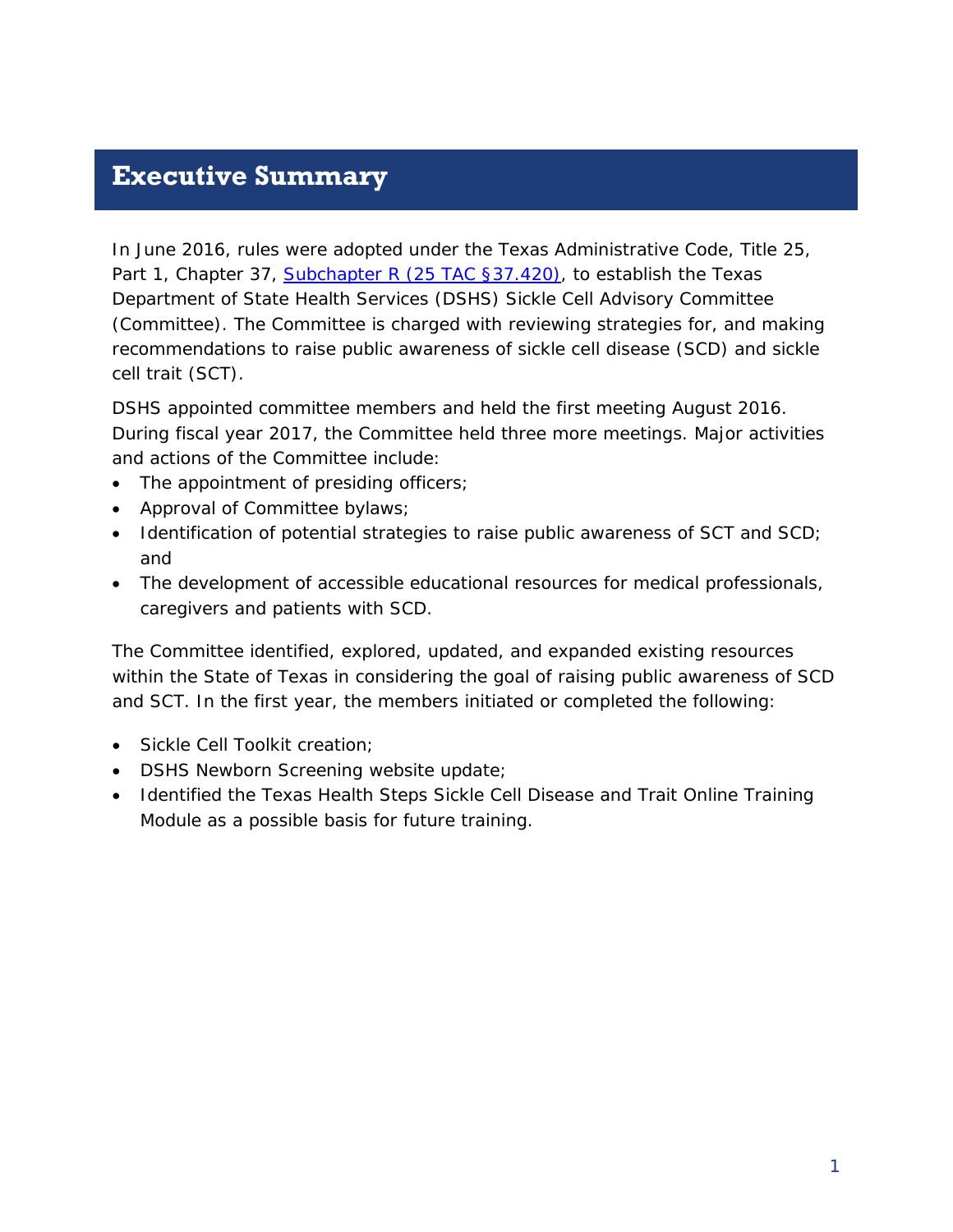### <span id="page-3-0"></span>**Introduction**

The Sickle Cell Advisory Committee was created to raise public awareness of sickle cell disease (SCD) and sickle cell trait (SCT) in the State of Texas. The Committee is comprised of seven members appointed by the Health and Human Services Commission (HHSC) Executive Commissioner, and is required to meet three times per year. At the end of the first year, the committee is required to submit a summary report of the committee's actions and any recommendations to the HHSC Executive Commissioner.

The [Texas Administrative Code \(TAC\) 25 TAC §37.420](http://texreg.sos.state.tx.us/public/readtac$ext.TacPage?sl=R&app=5&p_dir=&p_rloc=178628&p_tloc=&p_ploc=&pg=1&p_tac=178628&ti=25&pt=1&ch=37&rl=420) establishes the tasks, reporting requirements, membership requirements, membership qualifications, and meeting schedules for the Sickle Cell Advisory Committee. The Committee is tasked to:

- Review and suggest methods for raising public awareness of sickle cell disease and sickle cell trait; and
- By the end of fiscal year 2018, recommend two specific strategies raise public awareness.

The Committee is composed of a variety of medical professionals, members of community based organizations, and individuals directly affected by SCD and SCT, both patients and caregivers, who have a vested interest in promoting awareness of the disease and the trait in order to improve the quality of life of affected individuals. Refer to Appendix A for a list of current committee members.

The Committee has met four times since establishment in 2016. The major activities and actions of the Committee include:

- The appointment of presiding officers;
- Approval of Committee bylaws;
- Identification of potential strategies to raise public awareness of SCT and SCD; and
- The development of accessible educational resources for medical professionals, caregivers and patients with SCD.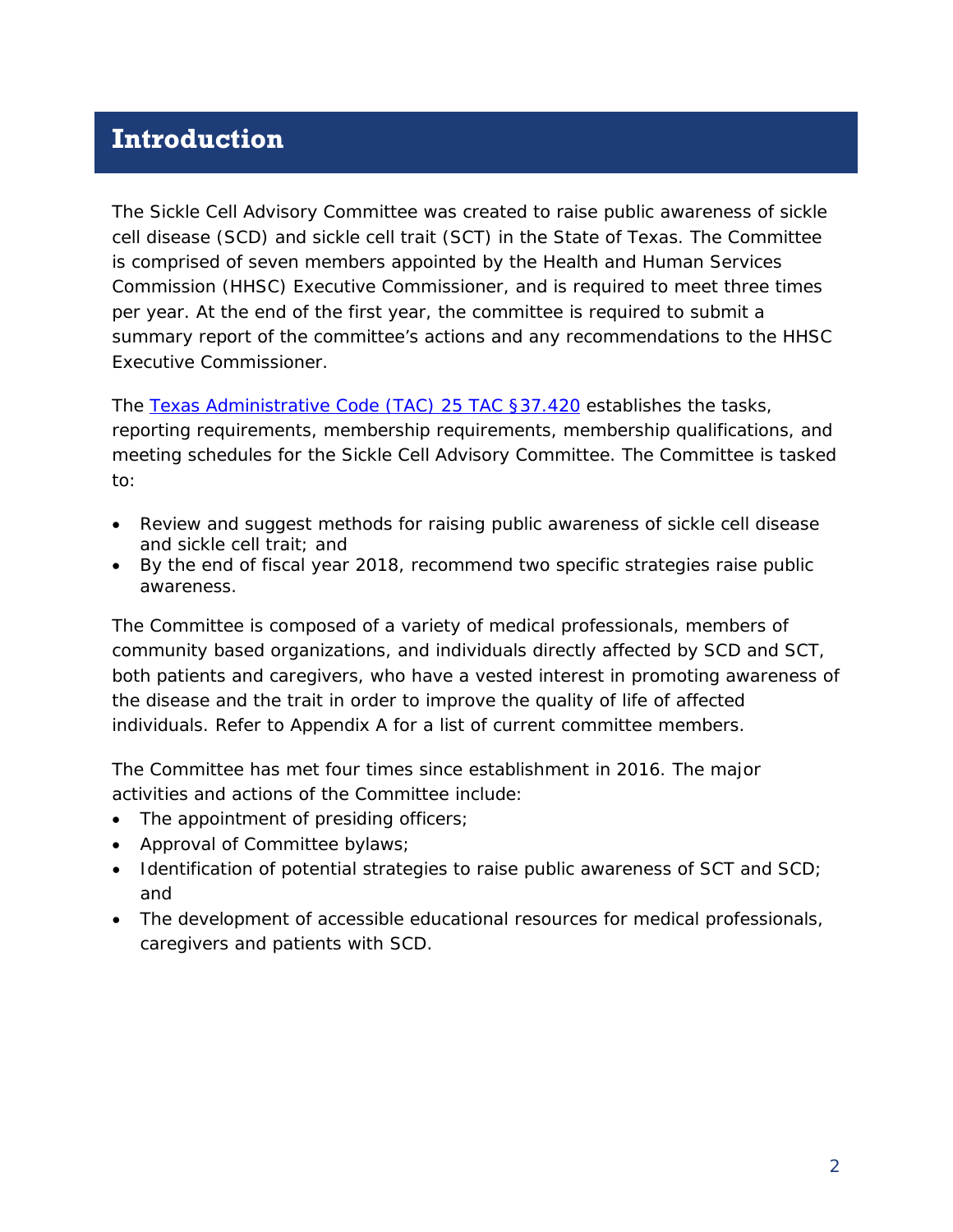### <span id="page-4-0"></span>**Background**

l

SCD affects 100,000 individuals in the United States.<sup>1</sup> SCD is identified at birth through newborn screening in order to identify patients with disease who will benefit from early preventive care, especially prophylactic antibiotics, to prevent life-threatening infections and death from sepsis. During a lifetime, SCD is marked by unpredictable episodes of excruciating pain resulting in frequent school and work absence, and disrupts education, employment, and social relationships.

In Texas, approximately 180 children a year are diagnosed with SCD identified through newborn screening (Appendix B). Over 5,000 children are identified with SCT annually (Appendix C). Due to early detection, children with SCD benefit from referral to sickle cell specialists and preventive care. As a result, children with SCD are living longer with survival to age 18 years exceeding 90 percent.<sup>[2](#page-4-2)</sup> The number of adults living with SCD is increasing while awareness of the condition among the general public is deficient. During a lifetime, they will interact with primary care providers, school nurses, teachers, athletic coaches, emergency departments, insurance carriers, case managers, pharmacists, admissions counselors, professors, university health centers, and employers. Overall knowledge of this blood disorder among these individuals is poor and is a barrier to care for people with SCD. $34$  $34$  This may result in lack of recognition of severity of symptoms or lack of appropriate accommodations.

SCT, although an asymptomatic condition, is a reproductive risk factor for SCD and may be associated with a few rare, but life-threatening complications. Among black Americans, 1 in 12 people carry SCT and yet, most are unaware of their sickle cell

<span id="page-4-1"></span><sup>1</sup> Brousseau DC, Panepinto JA, Nimmer M, Hoffmann RG. The number of people with sicklecell disease in the United States: national and state estimates. *Am J Hematol.*85(1):77-78.

<span id="page-4-2"></span><sup>2</sup> Quinn CT, Rogers ZR, McCavit TL, Buchanan GR. Improved survival of children and adolescents with sickle cell disease. *Blood.*115(17):3447-3452.

<span id="page-4-3"></span><sup>3</sup> Whiteman LN, Haywood C, Jr., Lanzkron S, Strouse JJ, Feldman L, Stewart RW. Primary Care Providers' Comfort Levels in Caring for Patients with Sickle Cell Disease. *South Med J.*  2015;108(9):531-536.

<span id="page-4-4"></span><sup>4</sup> King AA, Tang S, Ferguson KL, DeBaun MR. An education program to increase teacher knowledge about sickle cell disease. *J Sch Health.* 2005;75(1):11-14.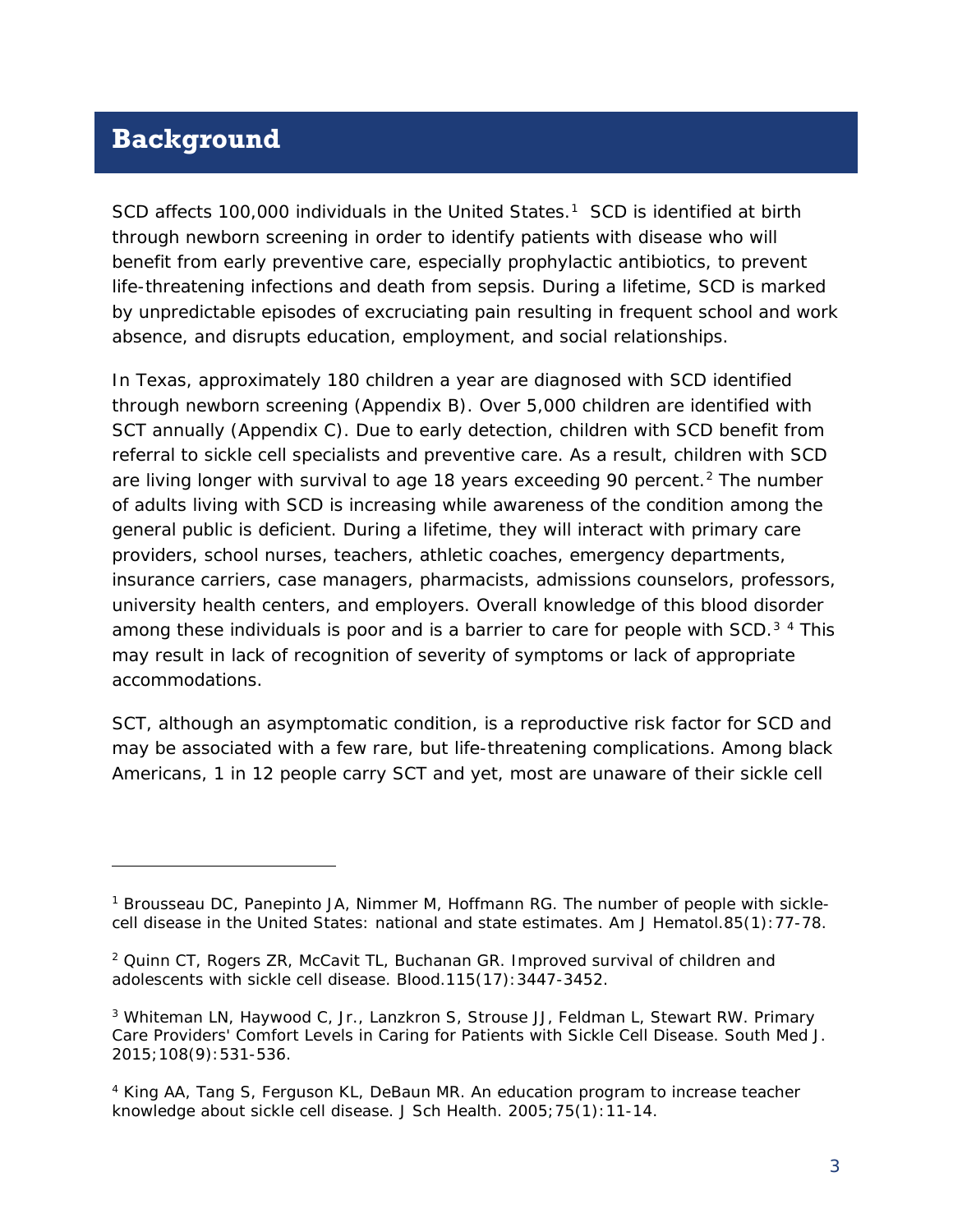status or the status of their reproductive partner.<sup>[5](#page-5-0)</sup> Because carriers of SCT have a 25 percent chance of having offspring with SCD, there is a need to increase public awareness of SCT as part of reproductive counseling. In addition, due to exerciseinduced complications associated with SCT, coaches, athletes, trainers, and athletic programs need to be informed of the true risk to student, amateur, and professional athletes, as well as understand exercise modifications to prevent these severe complications.

The creation of the Sickle Cell Advisory Committee is an important first step in raising awareness of both trait and disease in Texas as a method to improve care of affected people with SCD, raise reproductive awareness among carriers, and prevent rare complications of SCT.

1

<span id="page-5-0"></span><sup>&</sup>lt;sup>5</sup> Boyd JH, Watkins AR, Price CL, Fleming F, DeBaun MR. Inadequate community knowledge about sickle cell disease among African-American women. *J Natl Med Assoc.* 2005;97(1):62- 67.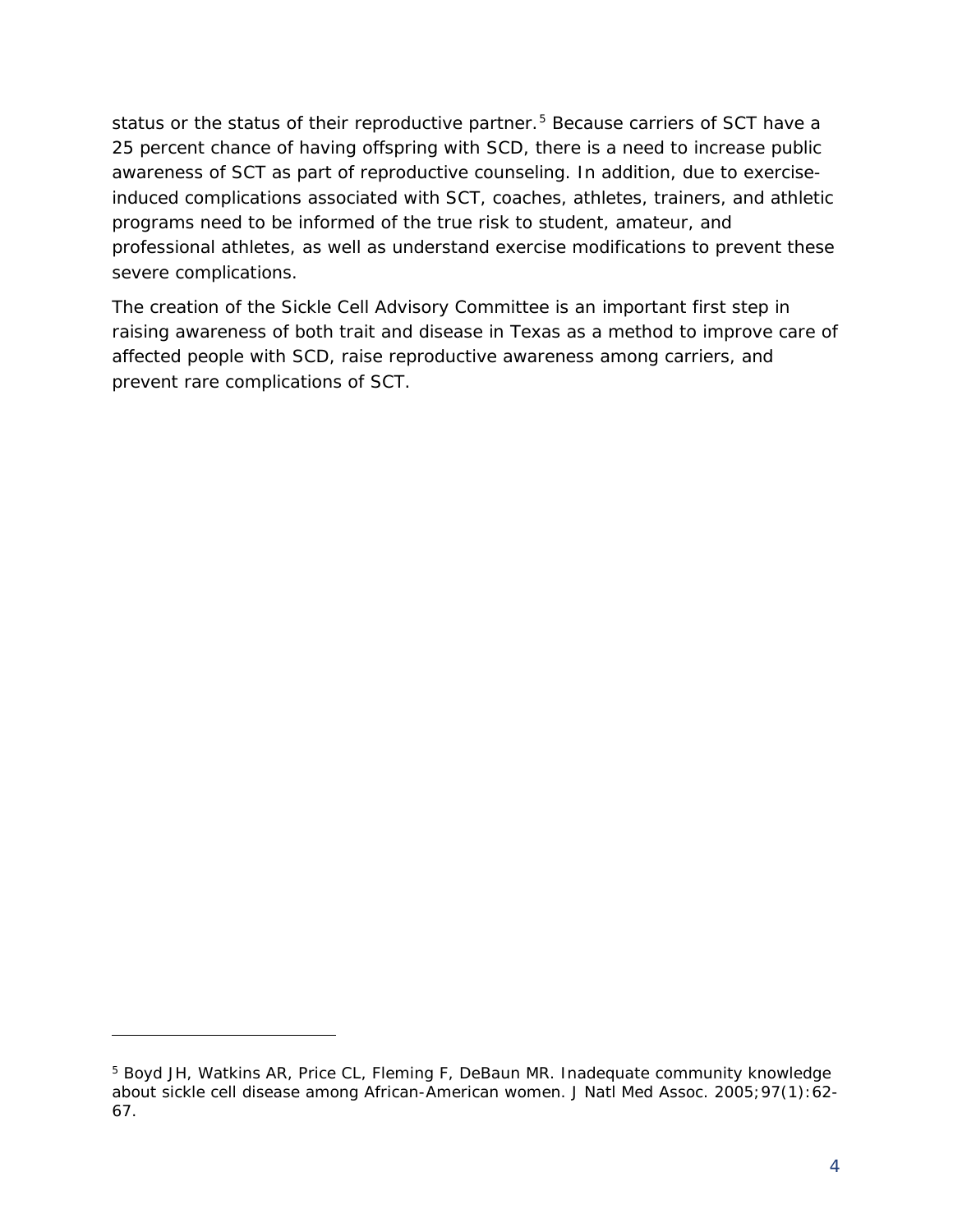## <span id="page-6-0"></span>**Committee Activities - Year One**

# <span id="page-6-1"></span>**COMMITTEE MEETING DATES AND ATTENDANCE OF MEMBERS**

| Date             | <b>Attendance</b>                                           | Quorum |
|------------------|-------------------------------------------------------------|--------|
| August 26, 2016  | Six of the seven members participated via<br>teleconference | Yes    |
| November 4, 2016 | Six of the seven members participated via<br>teleconference | Yes    |
| March 24, 2017   | Seven members participated in-<br>person/Austin, TX         | Yes    |
| July 21, 2017    | Six of the seven members participated via<br>teleconference | Yes    |

### <span id="page-6-2"></span>**DESCRIPTION OF COMMITTEE ACTIONS**

The first meeting of Committee members occurred on August 26, 2016, and was a preliminary meeting designed to prepare members to perform their assigned duties. During the pre-meeting, members were introduced to each other and the Department of State Health Services (DSHS) staff who would be assisting the Committee. Committee members were provided with training in responsibilities, code of conduct, ethics, quorum, conflict of interest, and open meetings. A draft of Committee bylaws and an overview of DSHS rulemaking process were also provided.

The first official Committee meeting of fiscal year 2017, was held on November 4, 2016, and began with the nomination and election of Dr. Harinder Juneja as the Chairperson and Mr. LeDarrin Taite as Vice Chairman. Minutes of the August 26, 2017 meeting were approved, as well as the Committee bylaws. The majority of the meeting discussion focused on potential strategies to raise public awareness in Texas within the financial limitations of the Committee using educational resources currently available. Actions of the Committee included a request to review the Newborn Screening Program's (NBS) ACT and FACT Sheets for health care providers related to sickle cell conditions, as well as content of the DSHS websites. In addition, the Committee planned to explore educational materials found on national websites including the Centers for Disease Control Sickle Cell Webinars and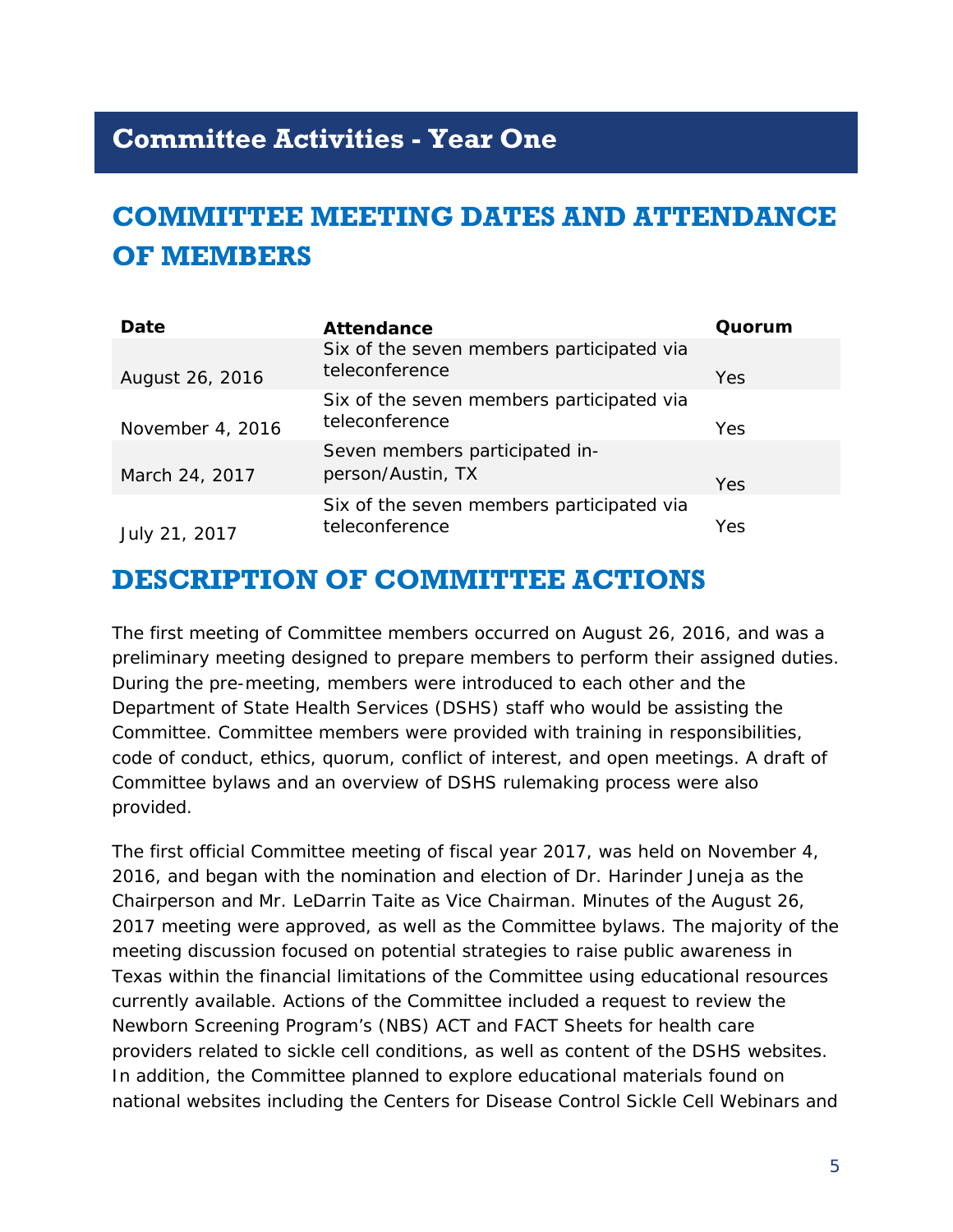Grand Rounds. Action items from the meeting included requesting DSHS to review what other states are doing to raise awareness and to have members bring highquality information to share with health care professionals, patients and families, and the general public including schools, universities, legislators, and insurance companies.

The second meeting occurred on March 24, 2017, and served as the annual inperson meeting. The Committee approved the November 4, 2016 meeting minutes and focused on the action items created in the previous meeting. DSHS presented research on other states activities, but only 3 of 50 states responded, mostly describing events within major cities. The Committee requested a second inquiry be sent to the states who did not respond initially, as well as research of legislation that exists in other states relating to Sickle Cell Advisory Committees. The Committee sought to explore all options available within the current State programs that could be adapted to meet the needs of raising public awareness. An action item was created to invite representatives of the Syndromic Surveillance, Title V Programs, and the Community Health Workers (CHW) to the next meeting to explore the possibility of using their platforms as a resource to piggyback off of in order to meet the goal of raising awareness of SCD and SCT. A review of the DSHS NBS program website and Sickle Cell webpages was recommended for possible updates to the format and links. The final Committee action was to initiate the creation of a Sickle Cell Toolkit, as well as explore using other media platforms, including Twitter, to raise awareness.

The third and the final required meeting for fiscal year 2017 was held on July 21, 2017. The meeting minutes from March 4, 2017 were approved. A representative from DSHS' Regional and Local Health Services gave a presentation on the Texas Syndromic Surveillance System. Syndromic surveillance allows for early detection of abnormal disease patterns that could result in high morbidity and mortality. The Committee was interested in this topic as a source for identifying and tracking SDC patients demographically, in an effort to focus public awareness and education interventions. A representative of the CHW provided background information and the Committee discussed educating CHWs in SCD and SCT as a possible means to raise awareness. The Committee suggested a review of the Sickle Cell Disease and Trait training module provided by Texas Health Steps to determine how many people and what type of medical providers access the training. Committee member, Dr. Titilope Fasipe, presented recommended updates and editing of the DSHS NBS website for SCD and SCT, followed by Committee member, Ms. Toni Tennent, who reviewed the Sickle Cell Toolkit, which includes educational information aimed at the medical community, patients, caregivers, and community in general. A suggestion was made to DSHS staff to develop bilingual materials on the website in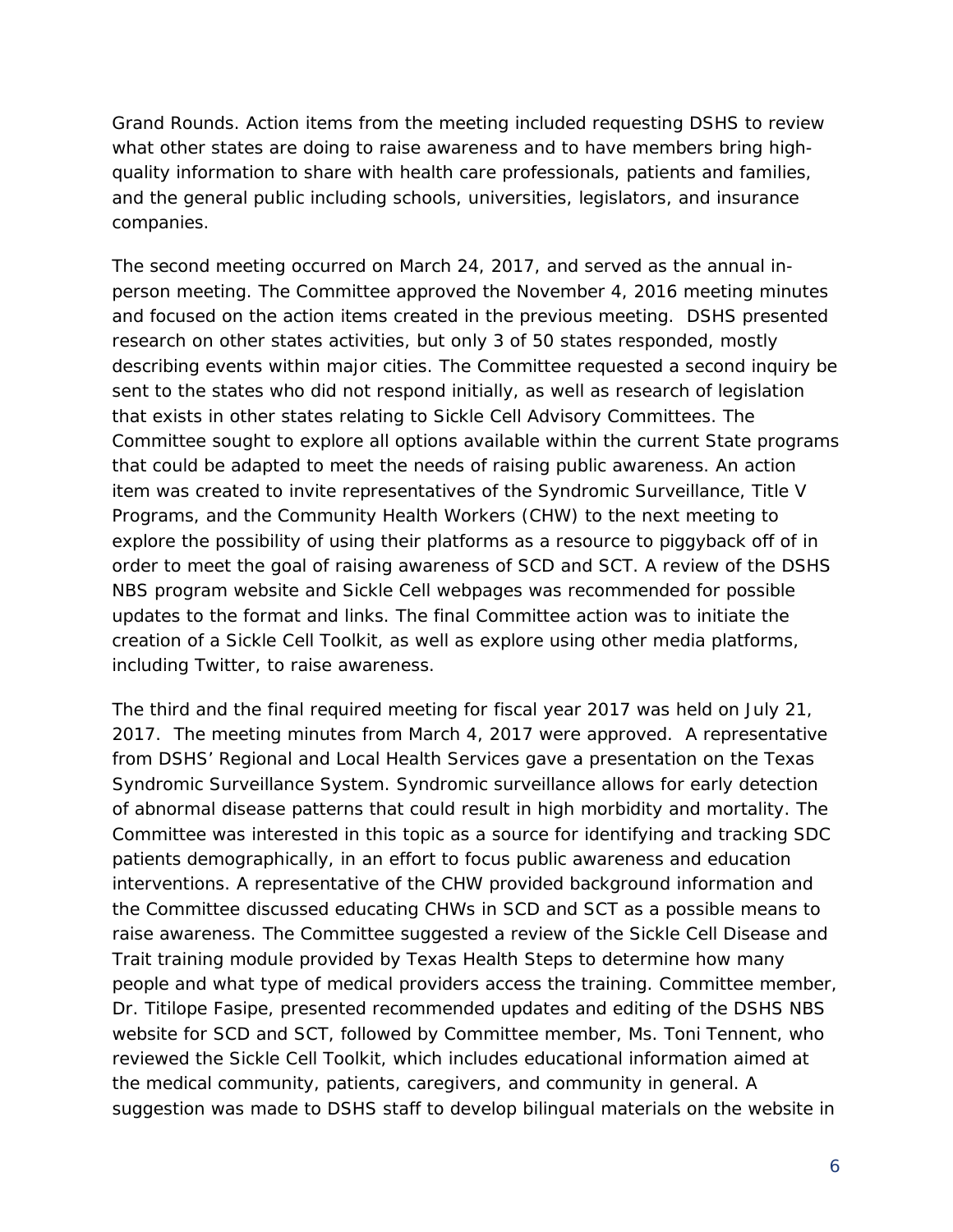Spanish, as well as identify the number of CHW and their regional locations to target training. The Committee Chairperson, Dr. Juneja, agreed to begin discussions with other professionals on potential marketing strategies to review at the next meeting. The Committee created a work group to draft the annual report for review at the next meeting.

In late August 2017, DSHS was notified that the Vice Chair of the Sickle Cell Advisory Committee, Mr. LeDarrin Taite, had passed away unexpectedly leaving a vacancy on the Committee.

# <span id="page-8-0"></span>**COMMITTEE ACCOMPLISHMENTS**

A review of the NBS website and Sickle Cell webpages was recommended with updates to the format and links. Spanish translation of these documents, once finalized, was also suggested.

The Committee identified the need for educational tools which will serve as a resource for professionals, patients, and the general public. In the first committee year, the members initiated or completed the following:

- Sickle Cell Toolkit Creation;
- DSHS Newborn Screening Website update;
- Identified the Texas Health Steps Sickle Cell Disease and Trait Online Training Module as a possible basis for future training.

An extension of the term of the Committee is needed, as efforts to promote awareness of SCD and SCT need to be an ongoing process in order to reach a larger audience. Also, repetition of the message is essential for success of messaging to the target audience. An active Sickle Cell Advisory Committee helps the DSHS Commissioner monitor the progress and success of an awareness program, and possibly recommend changes in the state's approach to the endeavor. However, the Committee is not considering this as one of the two formal recommendations to the Executive Commissioner at this time.

# <span id="page-8-1"></span>**ANTICIPATED ACTIVITIES OF COMMITTEE FOR NEXT YEAR**

Activities the Committee anticipates to complete over the next year include:

- Nomination and election of a new Vice Chair for the Committee;
- Work with DSHS to solicit and appoint new member for vacant position;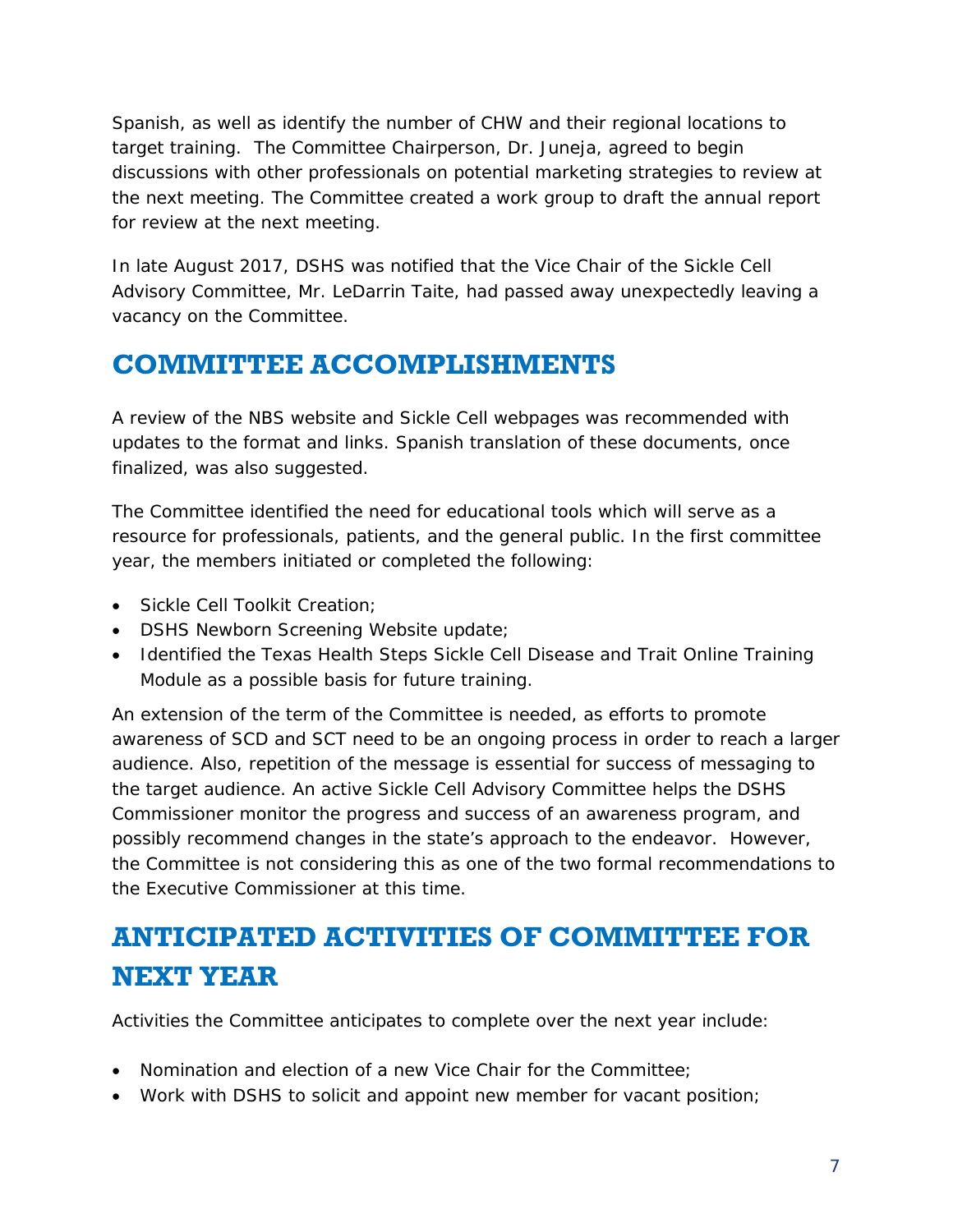- Establish a method to disseminate information developed during initial committee term year to meet goal of raising public awareness of SCD and SCT; and
- Determine the final two strategies to raise public awareness to recommend to the Executive Commissioner.

# <span id="page-9-0"></span>**COMMITTEE COSTS**

The only costs associated with the committee were for DSHS administrative support related to meeting preparation, planning, and meeting follow-up support.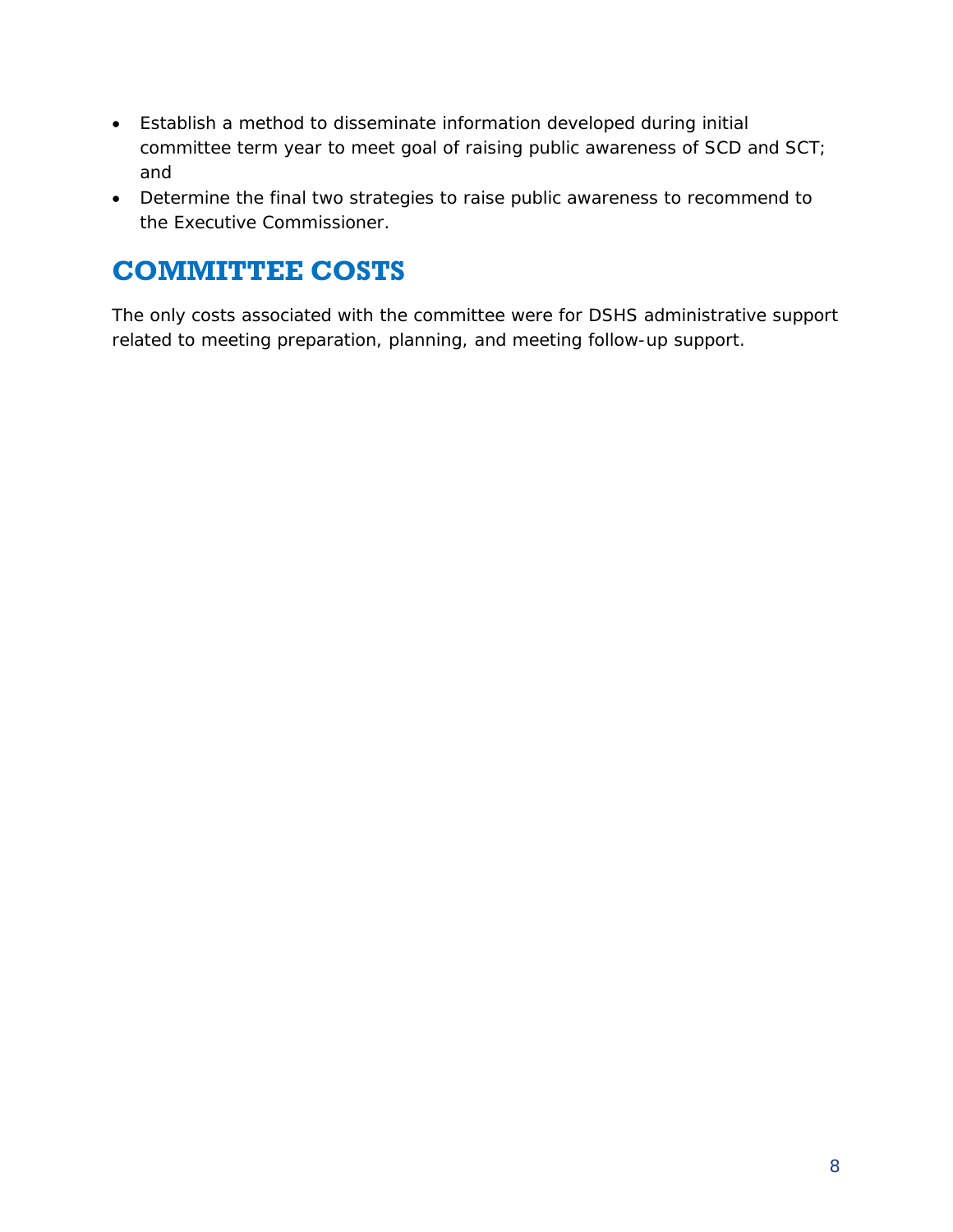## <span id="page-10-0"></span>**Conclusion**

The Sickle Cell Advisory Committee with support from DSHS staff identified existing resources in Texas and other states in considering the goal of raising public awareness of SCD and SCT during their first committee term. These resources, including websites and state services, were explored, updated, and expanded resulting in the creation of a Sickle Cell Toolkit which, contains key information to educate the medical community, patients, caregivers, and public in general. The Committee will be tasked during the second year with finalizing the recommendations to the HHSC Executive Commissioner and creating a method to disseminate the information developed, which will meet the final goal of raising public awareness of SCD and SCT.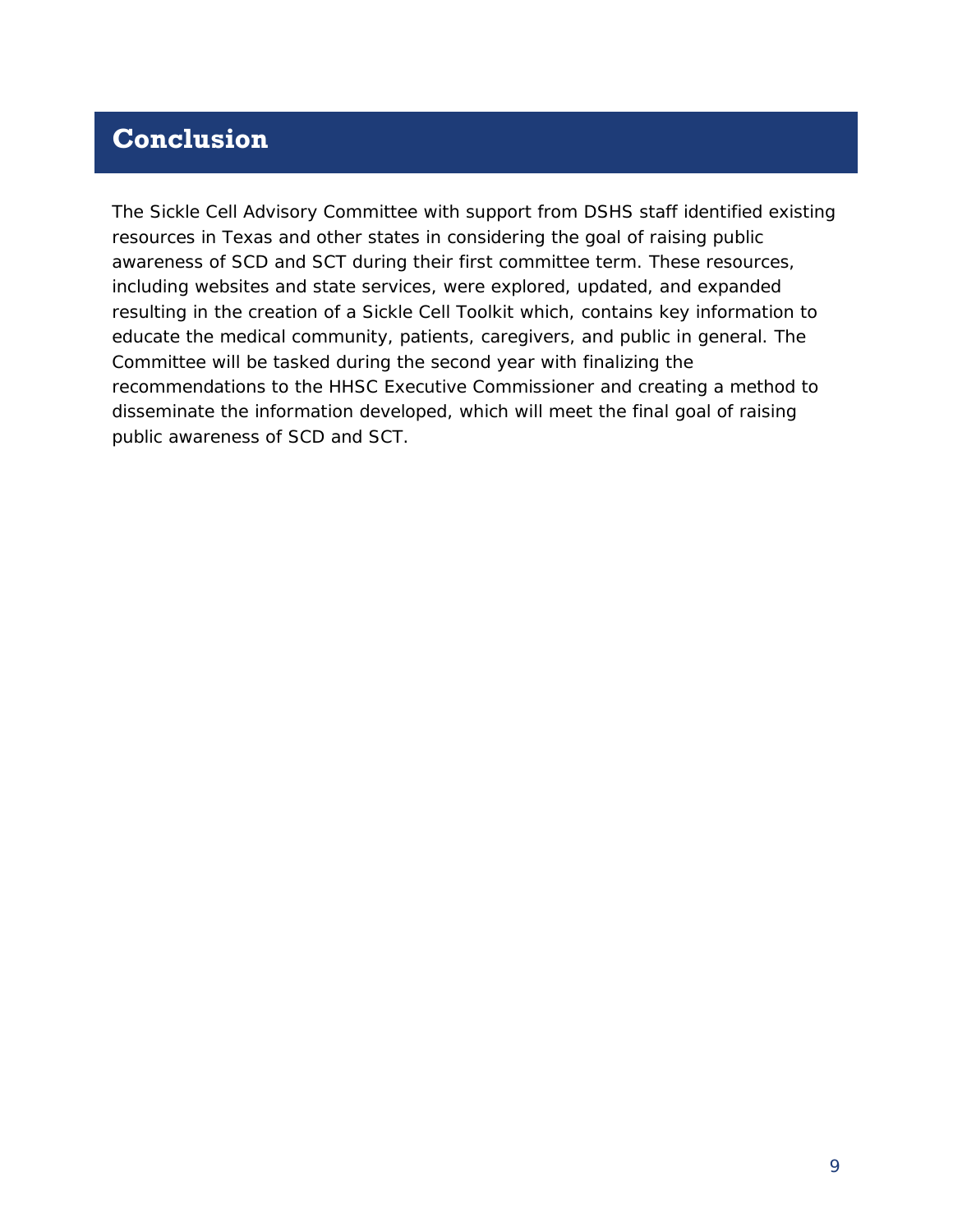# **List of Acronyms**

<span id="page-11-0"></span>

| Acronym     | <b>Full Name</b>                            |
|-------------|---------------------------------------------|
| <b>CHW</b>  | <b>Community Health Workers</b>             |
| <b>DSHS</b> | Department of State Health Services         |
| <b>HHSC</b> | <b>Health and Human Services Commission</b> |
| <b>NBS</b>  | Newborn Screening Program                   |
| <b>SCD</b>  | Sickle Cell Disease                         |
| <b>SCT</b>  | <b>Sickle Cell Trait</b>                    |
| <b>TAC</b>  | <b>Texas Administrative Code</b>            |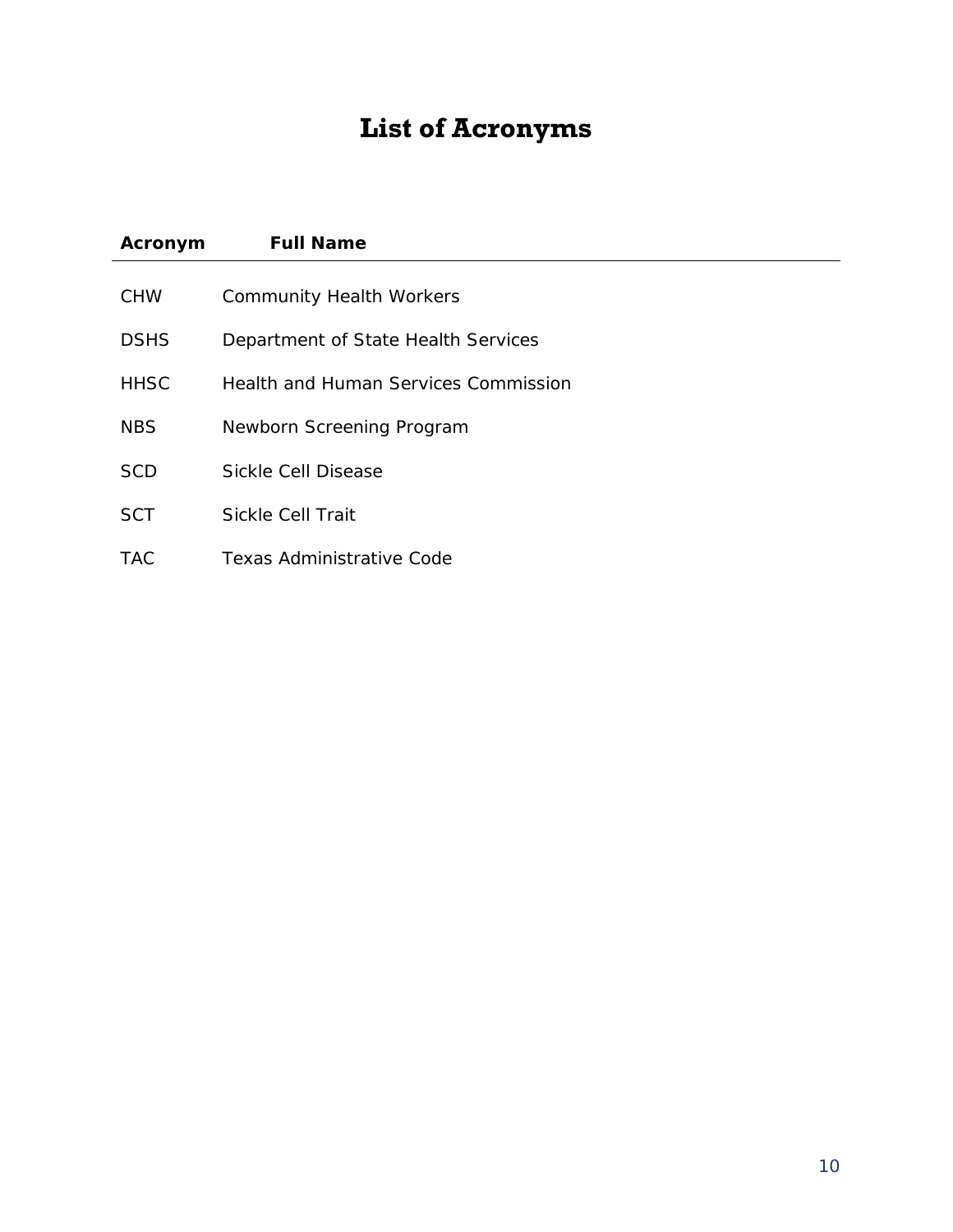# **Appendix A. Committee Members**

<span id="page-12-0"></span>

| <b>MEMBER</b>                | <b>EMAIL</b>                       | <b>POSITION/ CATEGORY</b>                                       |
|------------------------------|------------------------------------|-----------------------------------------------------------------|
| Dr. Titilope Fasipe          | titilope.ishola@gmail.com          | Member of a Community<br><b>Based Organization</b>              |
| Ms. Alysian Thomas           | alysianthomas@yahoo.com            | Member of a Community<br><b>Based Organization</b>              |
| Dr. Melissa Frei-Jones       | freijones@uthscsa.edu              | Physician Specializing in<br>Hematology                         |
| Dr. Clarissa Johnson         | Clarissa.Johnson@cookchildrens.org | Physician Specializing in<br>Hematology                         |
| Dr. Harinder Juneja          | junerano@aol.com                   | Health Professional in an<br><b>Academic Setting</b><br>(Chair) |
| Ms. Toni Tennent             | ttennent@gmail.com                 | Individual with Sickle Cell<br>Disease or Trait                 |
| Vacant (as of<br>08/28/2017) |                                    | Individual with Sickle Cell<br>Disease or Trait<br>(Vice-Chair) |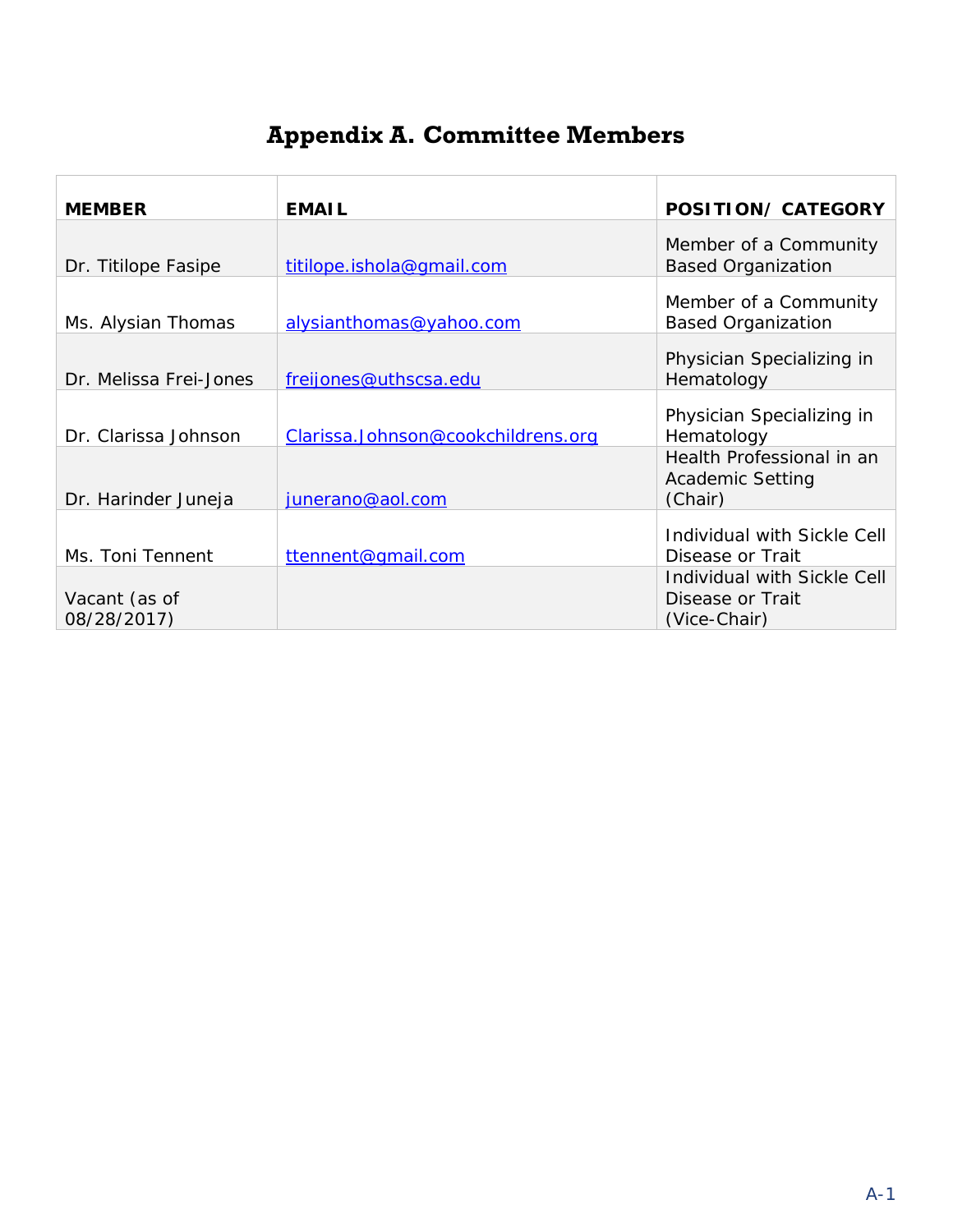### **Appendix B. Hemoglobin Diagnosed Cases**

#### <span id="page-13-1"></span><span id="page-13-0"></span>**Table 1. Hemoglobin Diagnosed Cases 2008-2016 by Calendar Year**

|              | $HGB - S$<br><b>Beta Plus</b> | $HGB - S$<br>Beta Zero | HGB - SC         | HGB - SS           |              |
|--------------|-------------------------------|------------------------|------------------|--------------------|--------------|
| Year         | Thalassemia                   | Thalassemia            | Sickle C Disease | Sickle Cell Anemia | <b>Total</b> |
| 2008         | 10                            | 6                      | 45               | 74                 | 135          |
| 2009         | 15                            | 3                      | 51               | 90                 | 159          |
| 2010         | 8                             | 3                      | 50               | 69                 | 130          |
| 2011         | 17                            | 2                      | 43               | 79                 | 141          |
| 2012         | 15                            | 4                      | 51               | 100                | 170          |
| 2013         | 21                            | 3                      | 54               | 90                 | 168          |
| 2014         | 20                            | 2                      | 54               | 103                | 179          |
| 2015         | 9                             | 2                      | 47               | 117                | 175          |
| 2016         | 18                            | $\mathcal{P}$          | 39               | 129                | 188          |
| <b>Total</b> | 133                           | 27                     | 434              | 851                | 1,445        |

Source: Department of State Health Services Laboratory Information Management System

#### <span id="page-13-2"></span>**Table 2. Hemoglobin Diagnosed Cases 2008-2016 by Race/Ethnicity**

| Race/Ethnicity          | HGB - S Beta<br>Plus<br>Thalassemia | HGB - S Beta<br>Zero<br>Thalassemia | HGB - SC<br>Sickle C<br><b>Disease</b> | HGB - SS<br><b>Sickle Cell</b><br>Anemia | Total        | Percent<br>of Total |
|-------------------------|-------------------------------------|-------------------------------------|----------------------------------------|------------------------------------------|--------------|---------------------|
| <b>AFRICAN AMERICAN</b> | 114                                 | 15                                  | 385                                    | 727                                      | 1,241        | 86%                 |
| <b>AMERICAN INDIAN</b>  |                                     |                                     |                                        |                                          | $\mathbf{2}$ | $0\%$               |
| <b>ASIAN</b>            | 2                                   |                                     |                                        |                                          | 4            | $0\%$               |
| <b>HISPANIC</b>         | 9                                   | 6                                   | 13                                     | 44                                       | 72           | 5%                  |
| Unknown                 |                                     |                                     | 9                                      | 13                                       | 23           | 2%                  |
| <b>OTHER</b>            | $\overline{4}$                      | 3                                   | 23                                     | 60                                       | 90           | 6%                  |
| <b>WHITE</b>            | 4                                   | 2                                   | 2                                      | 5                                        | 13           | $1\%$               |
| Total                   | 133                                 | 27                                  | 434                                    | 851                                      | 1,445        | 100%                |

Source: Department of State Health Services Laboratory Information Management System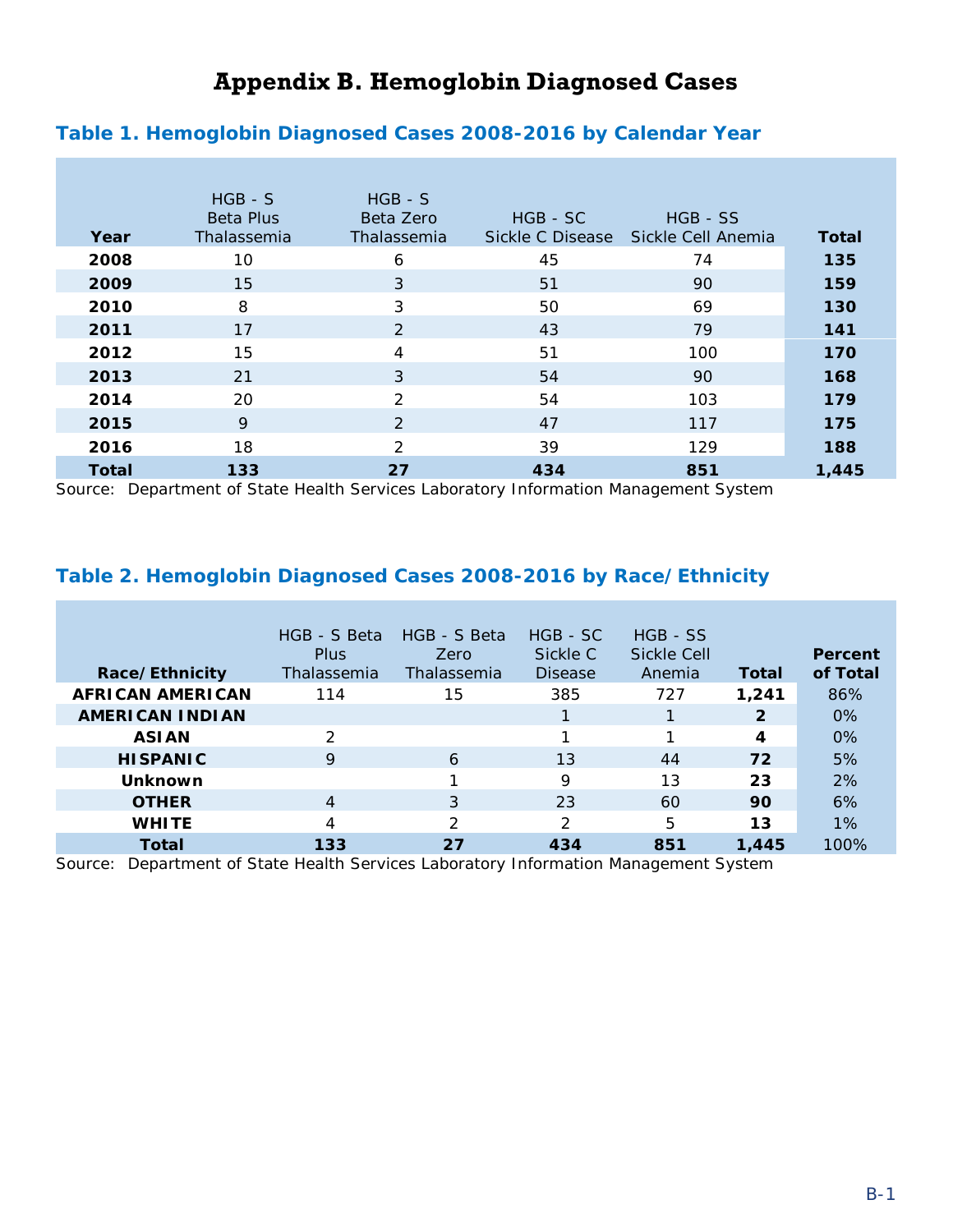### <span id="page-14-0"></span>**Table 3. Hemoglobin Diagnosed Cases 2008-2016 by Public Health Region (PHR)**

| <b>PHR</b>       | HGB - S Beta<br><b>Plus</b><br>Thalassemia | HGB - S Beta<br>Zero<br>Thalassemia | $HGB - SC$<br>Sickle C<br><b>Disease</b> | HGB - SS<br><b>Sickle Cell</b><br>Anemia | Total          | Percent of<br><b>Total</b> |
|------------------|--------------------------------------------|-------------------------------------|------------------------------------------|------------------------------------------|----------------|----------------------------|
| PHR <sub>1</sub> |                                            |                                     | 6                                        | 13                                       | 21             | $1\%$                      |
| PHR <sub>2</sub> |                                            |                                     | $\mathcal{P}$                            | 10                                       | 13             | $1\%$                      |
| PHR <sub>3</sub> | 35                                         | 10                                  | 168                                      | 295                                      | 508            | 35%                        |
| PHR <sub>4</sub> | 12                                         |                                     | 28                                       | 45                                       | 86             | 6%                         |
| PHR <sub>5</sub> | 7                                          |                                     | 15                                       | 27                                       | 50             | 3%                         |
| PHR <sub>6</sub> | 57                                         | $5\overline{)}$                     | 168                                      | 350                                      | 580            | 40%                        |
| PHR <sub>7</sub> | 18                                         | 4                                   | 24                                       | 57                                       | 103            | 7%                         |
| PHR <sub>8</sub> | 2                                          | $\overline{4}$                      | 17                                       | 33                                       | 56             | 4%                         |
| PHR <sub>9</sub> |                                            |                                     | $\overline{4}$                           | 13                                       | 17             | 1%                         |
| <b>PHR 10</b>    |                                            |                                     |                                          | $\mathcal{P}$                            | $\overline{2}$ | $0\%$                      |
| <b>PHR 11</b>    |                                            | ◄                                   | $\mathcal{D}$                            | 6                                        | 9              | 1%                         |
| <b>Total</b>     | 133                                        | 27                                  | 434                                      | 851                                      | 1,445          | 100%                       |

Source: Department of State Health Services Laboratory Information Management System

### <span id="page-14-1"></span>**Table 4. Texas Public Health Regions (PHR) Area Map**

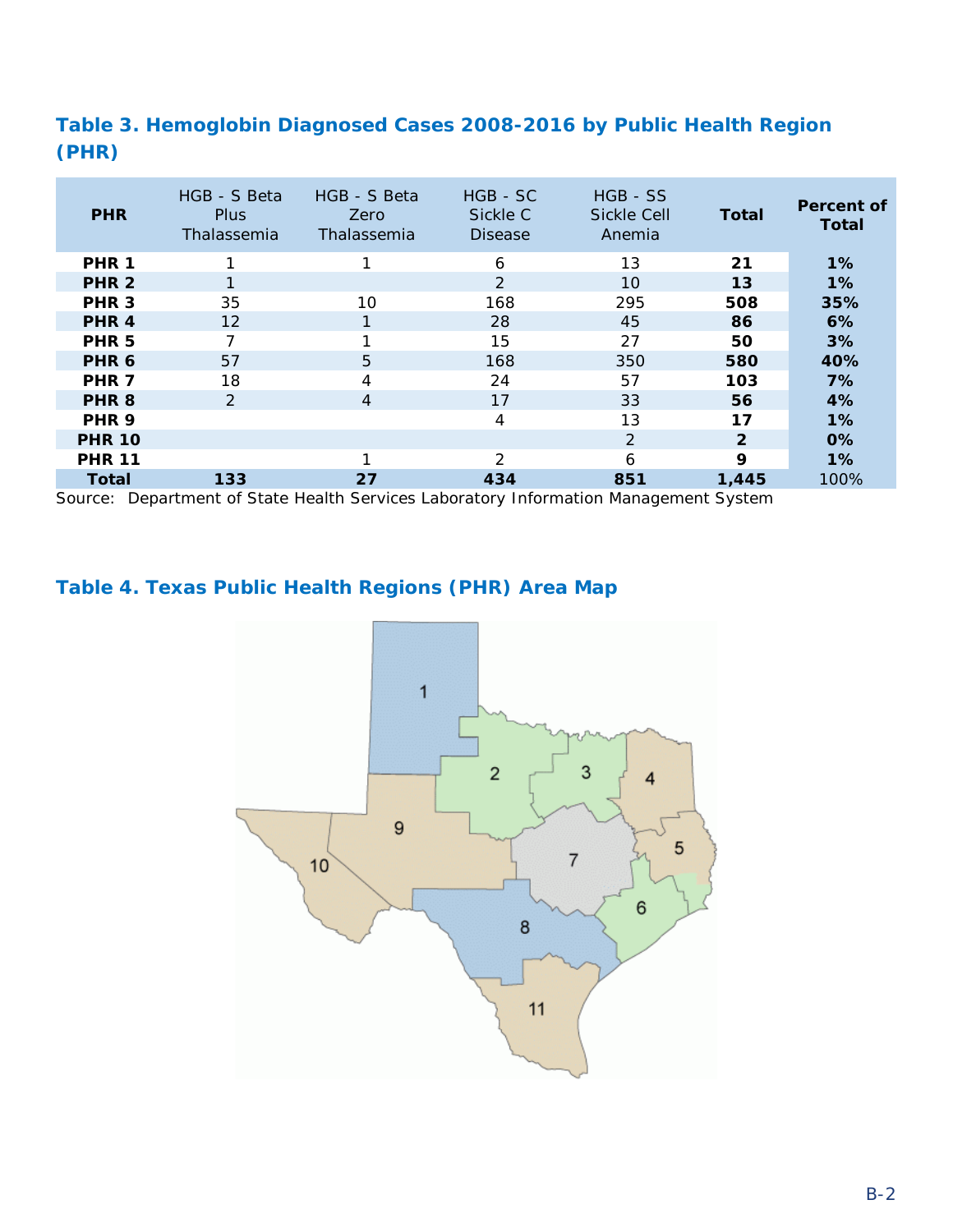## **Appendix C. Sickle Trait Cases**

### **Table 1. Sickle Trait Cases 2008-2016 by Race/Ethnicity and Calendar Year**

<span id="page-15-1"></span><span id="page-15-0"></span>

| Year         | <b>AFRICAN</b><br><b>AMERICAN</b> |    | <b>AMERICAN</b><br><b>INDIAN</b>                                                            |     | <b>ASIAN</b> |             | <b>HISPANIC</b> |    | <b>OTHER</b> |                | <b>WHITE</b> |              | <b>BLANK</b> |                | <b>Total</b> |
|--------------|-----------------------------------|----|---------------------------------------------------------------------------------------------|-----|--------------|-------------|-----------------|----|--------------|----------------|--------------|--------------|--------------|----------------|--------------|
|              | #                                 | %  | $\#$                                                                                        | %   | $\#$         | %           | $\#$            | %  | #            | %              | $\#$         | %            | $\#$         | %              |              |
| 2008         | 3,554                             | 64 | $\boldsymbol{6}$                                                                            | 0.1 | 16           | 0.3         | 1,232           | 22 | 324          | 6              | 288          | 5            | 117          | $\overline{2}$ | 5,537        |
| 2009         | 3,485                             | 63 | $\overline{4}$                                                                              | 0.1 | 14           | 0.3         | 1,247           | 23 | 318          | 6              | 321          | 6            | 123          | $\overline{2}$ | 5,512        |
| 2010         | 3,312                             | 64 | 9                                                                                           | 0.2 | 21           | 0.4         | 1,087           | 21 | 337          | $\overline{7}$ | 297          | 6            | 104          | $\overline{2}$ | 5,167        |
| 2011         | 3,234                             | 64 | $\overline{5}$                                                                              | 0.1 | 17           | 0.3         | 1,048           | 21 | 337          | $\overline{7}$ | 301          | 6            | 127          | 3              | 5,069        |
| 2012         | 3,369                             | 65 | 9                                                                                           | 0.2 | 25           | 0.5         | 1,048           | 20 | 358          | $\overline{7}$ | 309          | 6            | 100          | $\overline{2}$ | 5,218        |
| 2013         | 3,525                             | 65 | $\,8\,$                                                                                     | 0.1 | 27           | 0.5         | 1,083           | 20 | 372          | $\overline{7}$ | 293          | 5            | 128          | $\overline{2}$ | 5,436        |
| 2014         | 3,701                             | 63 | 9                                                                                           | 0.2 | 27           | 0.5         | 1,167           | 20 | 488          | 8              | 333          | 6            | 131          | $\overline{2}$ | 5,856        |
| 2015         | 3,970                             | 65 | 14                                                                                          | 0.2 | 34           | 0.6         | 1,130           | 19 | 491          | 8              | 323          | 5            | 109          | $\overline{2}$ | 6,071        |
| 2016         | 3,965                             | 64 | 4                                                                                           | 0.1 | 33           | 0.5         | 1,167           | 19 | 585          | 9              | 356          | 6            | 117          | $\overline{2}$ | 6,227        |
| <b>Total</b> | 32,115                            | 64 | 68<br>Coursey, Department of State Health Services Laboratory Information Management System | 0.1 | 214          | $\mathbf 0$ | 10,209          | 20 | 3,610        | $\overline{7}$ | 2,821        | $\mathbf{6}$ | 1,056        | $\overline{2}$ | 50,093       |

Source: Department of State Health Services Laboratory Information Management System